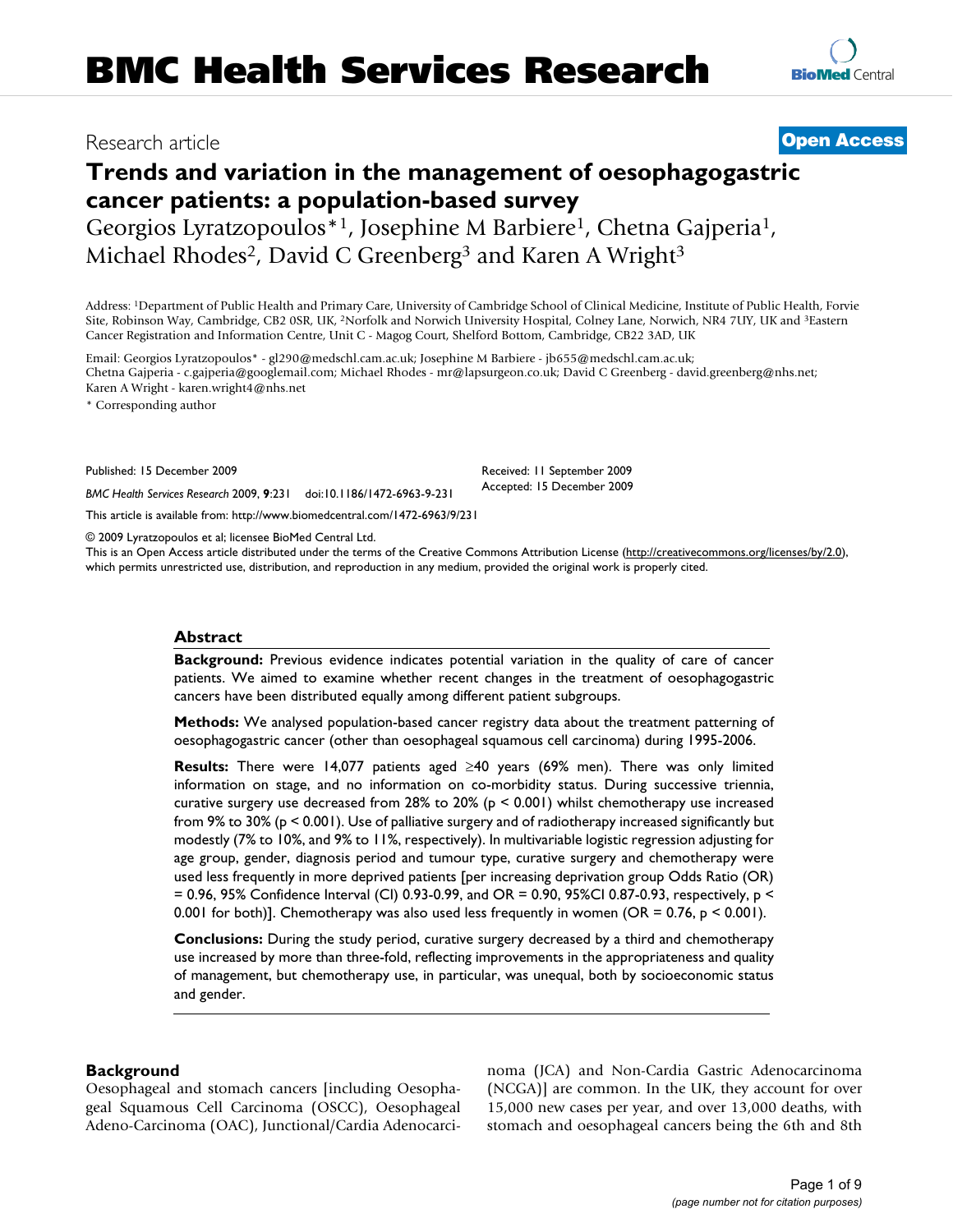most common malignancies in men[1]. Although radical surgery could offer cure, fewer than a quarter of all patients present at a stage that can be treated surgically[2]. For suitable patients, peri-operative chemotherapy has been shown to improve survival[3,4]. This is thought to have led to a substantial increase in chemotherapy use in recent years[5].

In recent periods, five-year survival has been <17% for stomach cancer, and <13% for oesophageal cancer[6-8]. In men with oesophagogastric cancer, survival has been substantially poorer in more socio-economically deprived patients[5,7-10]. In contrast, in England and Wales, fiveyear relative survival differences between most and least deprived women were relatively small (-0.2%) for oesophageal cancer,[8] whereas five-year survival was better (+1.7%) in most compared with least deprived women for stomach cancer[7]. The exact causes of socioeconomic and gender differences in survival are not known, but in theory those may reflect differences in clinical management, tumour type or stage at presentation, and co-morbidity. Differences in patient (e.g. co-morbidity) or tumour factors and stage do not seem to fully explain socioeconomic inequalities[11-15]. Conversely, differences in healthcare may be responsible,[16] and, in some studies, no survival inequalities were observed when patients were treated in the same service setting[12,17,18]. However, overall, the evidence supporting any of the above explanations is limited[13]. A number of high profile policy initiatives over recent years in the UK have aimed to focus efforts on improving outcomes for cancer patients, and on reducing socioeconomic inequalities in outcomes[19,20].

Motivated by the above considerations, we conducted a study to examine whether recent changes in the treatment of oesophagogastric cancers have been distributed equally among different patient subgroups.

# **Methods**

Non-identifiable information was obtained from the Eastern Cancer Registration and Information Centre (ECRIC), one of the regional English population-based cancer registries, responsible for a general population of about 5.5 million (which is about 10% of the English population) residing in the East of England Government Office Region, including the counties of Essex, Bedfordshire, Hertfordshire, Cambridgeshire, Norfolk and Suffolk and the Unitary Authorities of Luton and of Peterborough. The Registry's proportion of 'Death Certificate Only' registrations for all malignancies (which is a useful summary indicator of good quality of registration processes) has remained very low during the study period[21].

Information was extracted on East of England residents aged ≥40 years diagnosed with oesophageal or gastric cancer (ICD-10 subsite codes C15.0 to C16.9) during the 12 year period between 1995 and 2006, including on tumour site, morphology, patient gender and diagnosis age. We defined five tumour types, according to site and histology (OSCC, OAC, JCA, NCGA, and 'all other' oesophago-gastric cancers), motivated by previous research,[22] and as previously described[23]. Because, OSCC management is substantially different to that of the other oesophagogastric cancers (because of a relatively prominent role of radiotherapy treatment) we excluded OSCC patients from further analysis. More specifically, the following tumour type operational definitions (based on ICD-10 site and ICD-O morphology codes) were used:

• OSCC (defined in order to be excluded from further analysis, as explained above): ICD-10 C150-9 and ICD-O M80703 ('Squamous cell carcinoma', 88% of cases in this category), or M80713, M80723, M80733, M80743, M80943, M81233, M85603).

• OAC: ICD-10 C150-9 and ICD-O M81403 ('Adenocarcinoma', 92% of cases in this category) or M81443, M81453, M82603, M83103, M84803, M84813 and M84903.

• JCA: ICD-10 C160 and ICD-O M81403 ('Adenocarcinoma', 87% of cases in this category) or M81443, M81453, M82103, M82603, M83103, M84803, M84813 and M84903.

• NCGA: ICD-10 C161-9 and ICD-O M81403 ('Adenocarcinoma', 83% of cases in this category) or M81443, M81453, M82103, M82603, M84803, M84813 and M84903.

• 'Other': All other tumours (principally 'Carcinoma', 70% in this category).

We measured patient socioeconomic status with an ecological (i.e. small area) measure. Specifically, patient socioeconomic status was assigned using the Index of Multiple Deprivation (IMD) 2004 deprivation score of their Lower Super Output Area (LSOA) of residence. IMD is composed of different domains, including among others economic, social, education, health and housing indicators, and indicates the level of deprivation of residents of a small area relative to the residents of other small areas[24]. LSOA's are co-terminous small areas with similar socio-demographic characteristics (typically comprising five Census Output Areas with about 1,500 residents). This low level and 'homogenous' aggregation minimises the potential for ecological fallacy (misattribution of individual socioeconomic status using the 'average' socioeconomic profile of a greater sample of individuals)[25]. Quintile groups using the national distribution of LSOA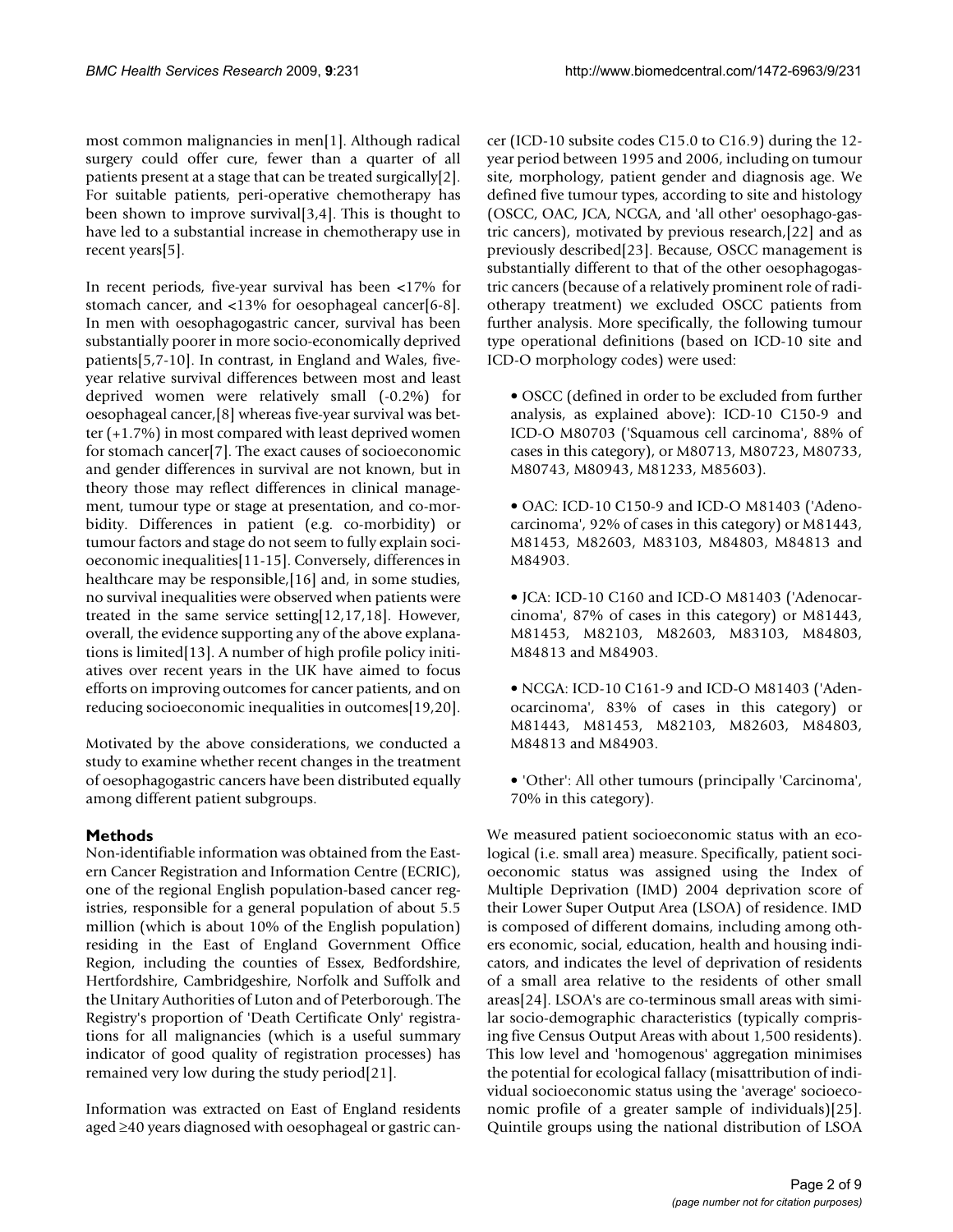deprivation scores were used in subsequent analysis (groups 1 to 5: 'least' to 'most' deprived respectively).

Information was available on surgical treatment within six months from diagnosis, coded by Registry staff, using the Office for Population and Censuses and Surveys, 4th Revision (OPCS 4) classification system[26]. Curative surgery was defined using appropriate excision surgery codes, and palliative surgery defined as surgical placement of stent or gastrojejunostomy. More specifically, the following operational definitions (based on OPCS 4 codes) were used: *Curative surgery*: G281-3, G288-9: partial excision of stomach (33% of all curative surgery cases); G011-3, G018-9: excision of oesophagus and stomach (25%); G021, G023, G028-9: total excision of oesophagus (8%); G271-5, G278-9: total excision of stomach (17%); G031, G038-9: partial excision of oesophagus (16%); G041-3, G048-9: open extirpation of lesion of oesophagus (1.7%); G291-5, G298: open extirpation of lesion of stomach (1.1%). 1.5% of all patients had more than one of the above curative surgery codes. *Palliative surgery*: G119: Open placement of prosthesis in oesophagus (81%); G331: Bypass of stomach by anastomosis of stomach to jejunum (19%). A patient had both palliative procedures. We analysed these two types of palliative surgery separately in interim analysis, but report the findings in an aggregate fashion, both because disaggregated findings were similar, and because the gastrojejunostomy group was very small (less than a fifth of all palliative surgery). Information was also available on chemotherapy and radiotherapy treatment within six months from diagnosis - whether with a curative or palliative intent.

We examined predictors of use of curative surgery, palliative surgery, chemotherapy, and radiotherapy (patients could belong to one or more of these treatment groups); as well as for 'combined' (within six months from diagnosis) use of both curative surgery and chemotherapy. We did not consider any other combined treatment groups, because of small numbers. For example, within six months from their diagnosis, only 160 (1.1%) patients were treated by both radiotherapy and curative surgery, only 146 (1.0%) by all of curative surgery, chemotherapy and radiotherapy; and only 85 (0.6%) by both curative and palliative surgery.

In univariable analysis, proportions of patients in each treatment group were calculated by age group (three groups, 40-59, 60-74, and  $\geq$ 75), gender, diagnosis period (four triennial periods, 1995-7, 1998-2000, 2001-3, and 2004-6), deprivation group (1-5), and tumour type. Differences between patient groups were examined with the chi-squared test (for gender or tumour type), or linear regression for ordinal variables (adjusting for age group, diagnosis period or deprivation group as applicable).

In multivariable analysis, predictors of treatment use were examined by logistic regression, with treatment status as the binary dependent variable, and adjusting for gender, age group, diagnosis period, deprivation group and tumour type. We furthermore repeated all analysis by sequentially including in models interaction terms for deprivation and gender, deprivation and age group, and deprivation and diagnosis period.

Stage information was principally limited to 44% (440/ 1,009) of OAC patients diagnosed between 2004-6, using the 5th Edition of the TNM classification, comprising stages I-IV)[27]. For other cancer types and diagnosis periods, the number of patients with stage information was negligible. For OAC patients diagnosed during 2004-6, we examined predictors of stage ascertainment, and of advanced stage (defined as stages III-IV). We subsequently examined predictors of treatment use, again using multivariable logistic regression analysis, and compared the degree of concordance of the findings relating to staged OAC patients with the findings obtained from the 'all cases' analysis for the same period.

# **Results**

There were 14,077 patients with relevant oesophagogastric cancers during the 12-year study period (5,112 oesophageal cancers other than OSCC, and 8,965 stomach cancers). 9,653 (69%) of the patients were men. The mean age at diagnosis was significantly greater for women, by +5.6 (75.1 vs. 69.4), +3.5 (72.4 vs. 68.9) and +2.0 (75.0 vs. 73.0) years for OAC, JCA and NCGA respectively.

Overall during the study, 25% of all patients were treated by curative surgery, 8% by palliative surgery, 20% by chemotherapy, 11% by radiotherapy, and 5% by both curative surgery and chemotherapy (see Table S1 in Additional file 1). Between 1995-7 and 2004-6, curative surgery use decreased by about a third (from 28% to 20% of all patients, p < 0.001) and chemotherapy use increased by more than three-fold (from  $9\%$  to  $30\%$ ,  $p < 0.001$ ). Palliative surgery and radiotherapy use increased significantly but slightly. These associations remained significant in multivariable analysis (See Table S2 in Additional file 2).

In both univariable and multivariable analysis, more deprived patients were less likely to be treated with curative surgery, chemotherapy, and their combined use (Table 1 and Figures 1, 2). These differences were particularly prominent for chemotherapy use. For chemotherapy use there is an apparent linear decrease in frequency of use with increasing deprivation; however, for curative surgery use, there appears to be a (non-linear) 'step' effect, with socioeconomic variation mainly relating to the most (and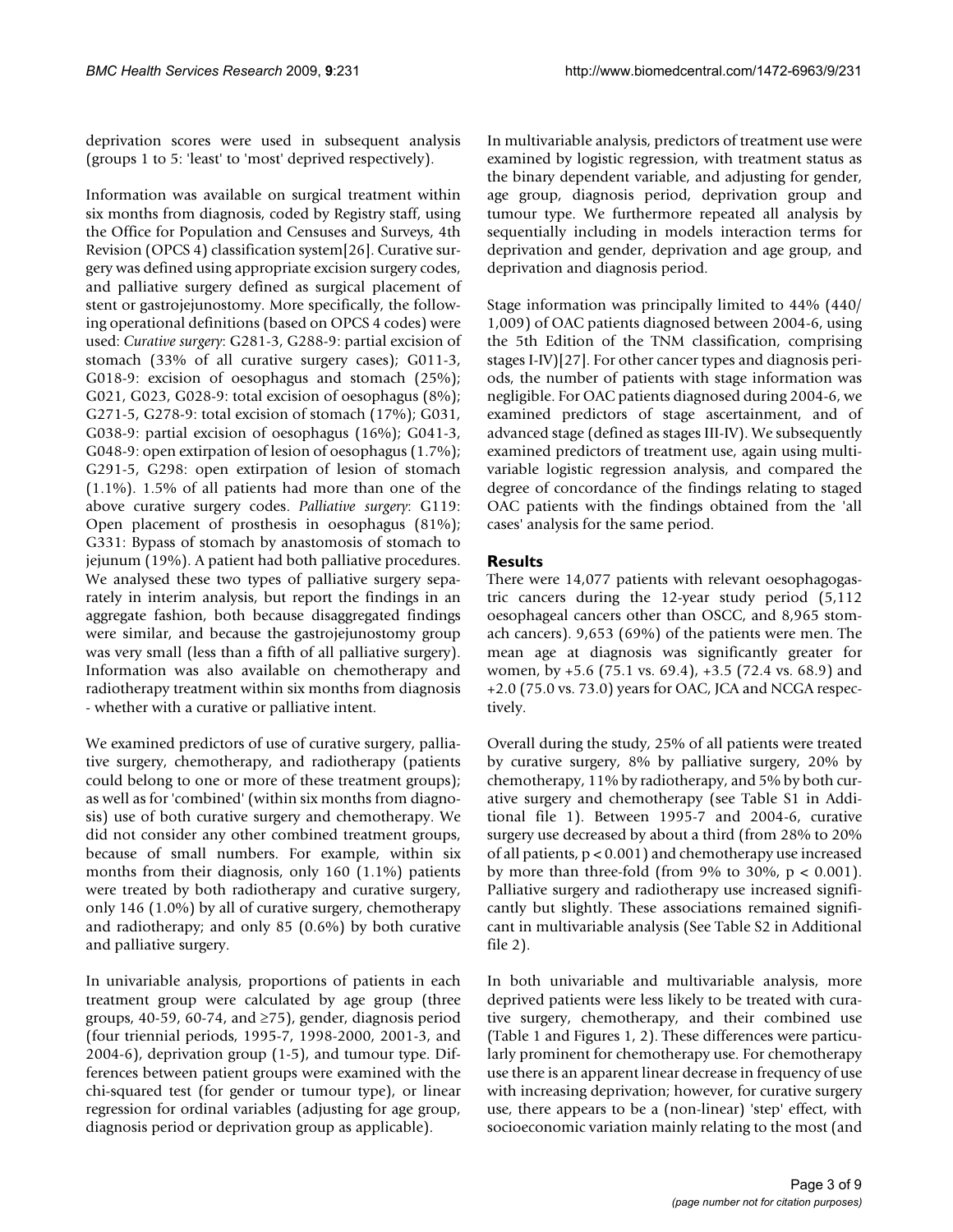| Table 1: Percentage of patients treated, by treatment and deprivation group |  |  |
|-----------------------------------------------------------------------------|--|--|
|-----------------------------------------------------------------------------|--|--|

| <b>CURATIVE SURGERY</b>           |                | <b>UNIVARIABLE ANALYSIS</b> |              | <b>UNADJUSTED LOGISTIC</b><br><b>REFRESSION</b> |              |              |              | <b>MULTIVARIABLE</b><br><b>ANALYSIS**</b> |              |              |              |         |
|-----------------------------------|----------------|-----------------------------|--------------|-------------------------------------------------|--------------|--------------|--------------|-------------------------------------------|--------------|--------------|--------------|---------|
|                                   | N              | $\mathsf n$                 | %            | $\mathsf{p}^*$                                  | OR           | 95% CI       |              | p                                         | OR           | 95% CI       |              | p       |
| Depr. Group cont.                 |                |                             |              |                                                 | 0.97         | 0.94         | 1.00         | 0.034                                     | 0.96         | 0.93         | 0.99         | 0.009   |
| 'Affluent'                        | 2,832          | 733                         | 25.9%        | $p = 0.034$                                     | Ref.         |              |              |                                           | Ref.         |              |              |         |
| 2                                 | 3,334          | 850                         | 25.5%        |                                                 | 0.98         | 0.87         | 1.10         |                                           | 1.01         | 0.9          | 1.15         |         |
| 3                                 | 3,647          | 943                         | 25.9%        |                                                 | 1.00         | 0.89         | 1.12         |                                           | 1.02         | 0.9          | 1.15         |         |
| 4                                 | 3,053          | 736                         | 24.1%        |                                                 | 0.91         | 0.81         | 1.02         |                                           | 0.93         | 0.82         | 1.06         |         |
| 'Deprived'                        | 1,211          | 279                         | 23.0%        |                                                 | 0.86         | 0.73         | 1.00         |                                           | 0.83         | 0.70         | 0.98         |         |
| <b>PALLIATIVE SURGERY</b>         | 14,077         | 3,541                       | 25.2%        |                                                 |              |              |              |                                           |              |              |              |         |
| Depr. Group cont.                 |                |                             |              |                                                 | 0.96         | 0.91         | 1.00         | 0.074                                     | 0.96         | 0.91         | 1.00         | 0.076   |
| 'Affluent'                        | 2,832          | 242                         | 8.6%         | $p = 0.074$                                     | Ref.         |              |              |                                           | Ref.         |              |              |         |
| 2                                 | 3,334          | 293                         | 8.8%         |                                                 | 1.03         | 0.86         | 1.23         |                                           | 1.04         | 0.87         | 1.25         |         |
| 3                                 | 3,647          | 321                         | 8.8%         |                                                 | 1.03         | 0.87         | 1.23         |                                           | 1.06         | 0.89         | 1.27         |         |
| 4                                 | 3,053          | 230                         | 7.5%         |                                                 | 0.87         | 0.72         | 1.05         |                                           | 0.91         | 0.75         | 1.10         |         |
| 'Deprived'                        | 1,211          | 90                          | 7.4%         |                                                 | 0.86         | 0.67         | 1.11         |                                           | 0.94         | 0.73         | 1.22         |         |
| <b>CHEMOTHERAPY</b>               | 14,077         | 1,176                       | 8.4%         |                                                 |              |              |              |                                           |              |              |              |         |
| Depr. Group cont.                 |                |                             |              |                                                 | 0.90         | 0.87         | 0.93         | < 0.001                                   | 0.90         | 0.87         | 0.93         | < 0.001 |
| 'Affluent'                        | 2,832          | 660                         | 23.3%        | p < 0.001                                       | Ref.         |              |              |                                           | Ref.         |              |              |         |
| 2                                 | 3,334          | 678                         | 20.3%        |                                                 | 0.84         | 0.74         | 0.95         |                                           | 0.88         | 0.76         | 1.01         |         |
| 3                                 | 3,647          | 701                         | 19.2%        |                                                 | 0.78         | 0.69         | 0.88         |                                           | 0.82         | 0.71         | 0.94         |         |
| 4                                 | 3,053          | 552                         | 18.1%        |                                                 | 0.73         | 0.64         | 0.82         |                                           | 0.76         | 0.66         | 0.88         |         |
| 'Deprived'                        | 1,211          | 201                         | 16.6%        |                                                 | 0.65         | 0.55         | 0.78         |                                           | 0.65         | 0.53         | 0.79         |         |
| <b>CUR. SURGERY +CHEMOTHERAPY</b> | 14,077         | 2,792                       | 19.8%        |                                                 |              |              |              |                                           |              |              |              |         |
| Depr. Group cont.                 |                |                             |              |                                                 | 0.93         | 0.88         | 0.99         | 0.023                                     | 0.94         | 0.88         | 0.99         | 0.045   |
| 'Affluent'                        | 2,832          | 165                         | 5.8%         | $p = 0.023$                                     | Ref.         |              |              |                                           | Ref.         |              |              |         |
| 2                                 | 3,334          | 206                         | 6.2%         |                                                 | 1.06         | 0.86         | 1.31         |                                           | 1.18         | 0.94         | 1.47         |         |
| 3                                 | 3,647          | 194                         | 5.3%         |                                                 | 0.91         | 0.73         | 1.12         |                                           | 0.99         | 0.79         | 1.24         |         |
| 4<br>'Deprived'                   | 3,053<br>1,211 | 161<br>52                   | 5.3%<br>4.3% |                                                 | 0.90<br>0.73 | 0.72<br>0.53 | 1.13<br>1.00 |                                           | 1.03<br>0.77 | 0.81<br>0.55 | 1.30<br>1.07 |         |
|                                   |                |                             |              |                                                 |              |              |              |                                           |              |              |              |         |
| <b>RADIOTHERAPY</b>               | 14,077         | 778                         | 5.5%         |                                                 |              |              |              |                                           |              |              |              |         |
| Depr. Group cont.                 |                |                             |              |                                                 | 0.97         | 0.93         | 1.01         | 0.120                                     | 0.98         | 0.94         | 1.02         | 0.347   |
| 'Affluent'                        | 2,832          | 324                         | 11.4%        | $p = 0.120$                                     | Ref.         |              |              |                                           | Ref.         |              |              |         |
| $\mathbf{2}$                      | 3,334          | 354                         | 10.6%        |                                                 | 0.92         | 0.78         | 1.08         |                                           | 0.95         | 0.8          | 1.12         |         |
| 3                                 | 3,647          | 393                         | 10.8%        |                                                 | 0.93         | 0.80         | 1.09         |                                           | 0.99         | 0.84         | 1.17         |         |
| $\overline{\mathbf{4}}$           | 3,053          | 293                         | 9.6%         |                                                 | 0.82         | 0.70         | 0.97         |                                           | 0.89         | 0.75         | 1.06         |         |
| 'Deprived'                        | 1,211          | 132                         | 10.9%        |                                                 | 0.95         | 0.76         | 1.17         |                                           | 1.08         | 0.87         | 1.35         |         |
|                                   | 14,077         | 1,496                       | 10.6%        |                                                 |              |              |              |                                           |              |              |              |         |

Univariable analysis and unadjusted and adjusted Odds Ratio for treatment use by deprivation group (from multivariable logistic regression models, adjusting for age group, gender, diagnosis period and tumour type).

OR: Odds Ratio; 'Depr.': Deprivation; 'cont'; Continuous (variable); CI: Confidence Interval; 'Cur': Curative.

 $\mathsf{p}^*$ : From linear regression models, entering deprivation group as a continuous variable, as a test for trend.

p\*\*: The full model outputs are presented in Table S2 in Additional file 2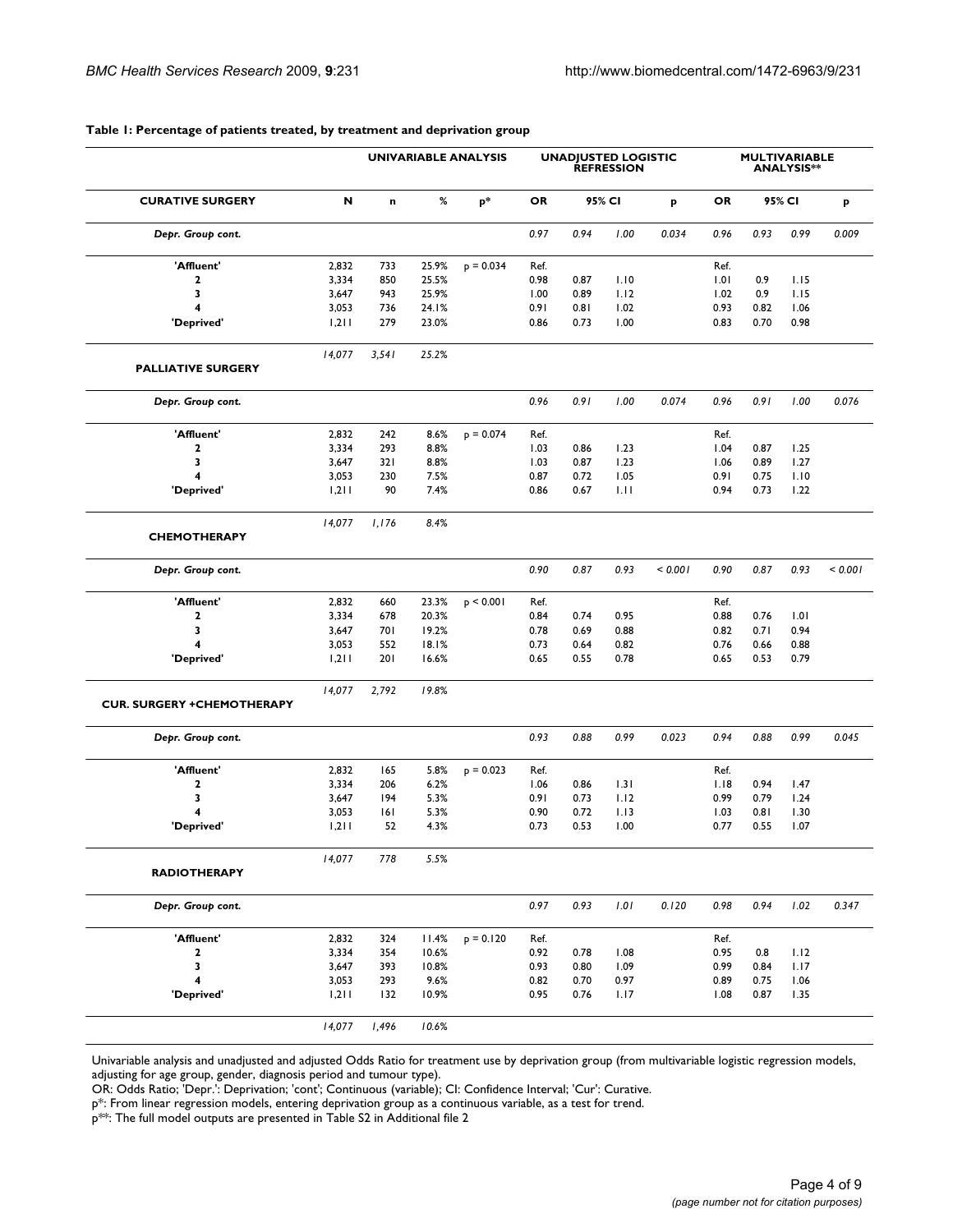perhaps the one but most) deprived group. An apparent deprivation gradient for palliative surgery use did not reach significance, whilst no deprivation gradient was apparent in multivariable analysis for radiotherapy use. None of the interaction terms between deprivation and each of gender, age group and diagnosis period were significant, for any of the treatment groups, indicating that the effect of deprivation on treatment use was similar in both sexes, and in any age group and diagnosis period.

Older patients were significantly less likely to be treated with any of the reviewed treatments except palliative surgery, and these associations remained significant in multivariable analysis.

Men, in univariable analysis, were significantly more likely to be treated by any of the reviewed treatments except palliative surgery. However, in multivarible analysis, men were more likely to be treated only with chemotherapy ( $p < 0.001$ ), and palliative surgery (but not significantly so,  $p = 0.092$ ).

Stage information was available for 440 of 1,009 (44%) OAC patients diagnosed during 2004-6. Stage ascertainment was significantly greater for patients <75 (53% vs 32%, p < 0.001) but was not associated with gender or deprivation (data not shown). Advanced stage (i.e. stages III or IV) was not significantly associated with age, gender or deprivation. As observed in 'all patients' analysis, use of curative surgery, and of chemotherapy, decreased with increasing deprivation, but only approaching significance



#### **Figure 1**

**Percentage of patients treated (with curative surgery, palliative surgery, chemotherapy, curative surgery and chemotherapy in combination, and radiotherapy) by deprivation group**. Continuous lines denote significant and dashed lines non-significant associations in univariable analysis.

(OR: 0.86, p = 0.134, and OR: 0.88, p = 0.129, respectively). Similarly, there was less frequent chemotherapy use in women, again only approaching significance (OR: 0.64,  $p = 0.114$ ). Overall, comparing the effects of age, gender and deprivation on use of any of the five reviewed treatments among 'all' and 'staged' OAC patients during 2004-6 (15 comparison pairs in total), eight pairs of observations were concordant for both effect direction and significance level; five were concordant for effect but not for level of significance; and two were discordant (in relation to effect direction).

#### **Discussion**

There were substantial changes over time in the management of over 14,000 oesophageal and stomach cancer patients diagnosed over a 12-year period in the East of England. During the study period, curative surgery use decreased substantially (by over a quarter) and chemotherapy use increased dramatically (by more then threefold). Adjusting for other variables, more deprived patients were less likely to be treated by curative surgery and by chemotherapy, however this association was much stronger for chemotherapy. Chemotherapy use was also less likely in women.

Deprivation differences in use of curative surgery, although statistically significant, were relatively limited in both absolute and proportional terms (e.g. 26% compared with 23% use, in least and most deprived patients respectively). In contrast, socioeconomic treatment pat-



#### Figure 2

**Odds ratios for treatment use (curative surgery, palliative surgery, chemotherapy, curative surgery and chemotherapy in combination, and radiotherapy) by deprivation group**. Continuous lines denote significant and dashed lines non-significant associations in multivariable analysis adjusting for age group, gender, diagnosis period and tumour type.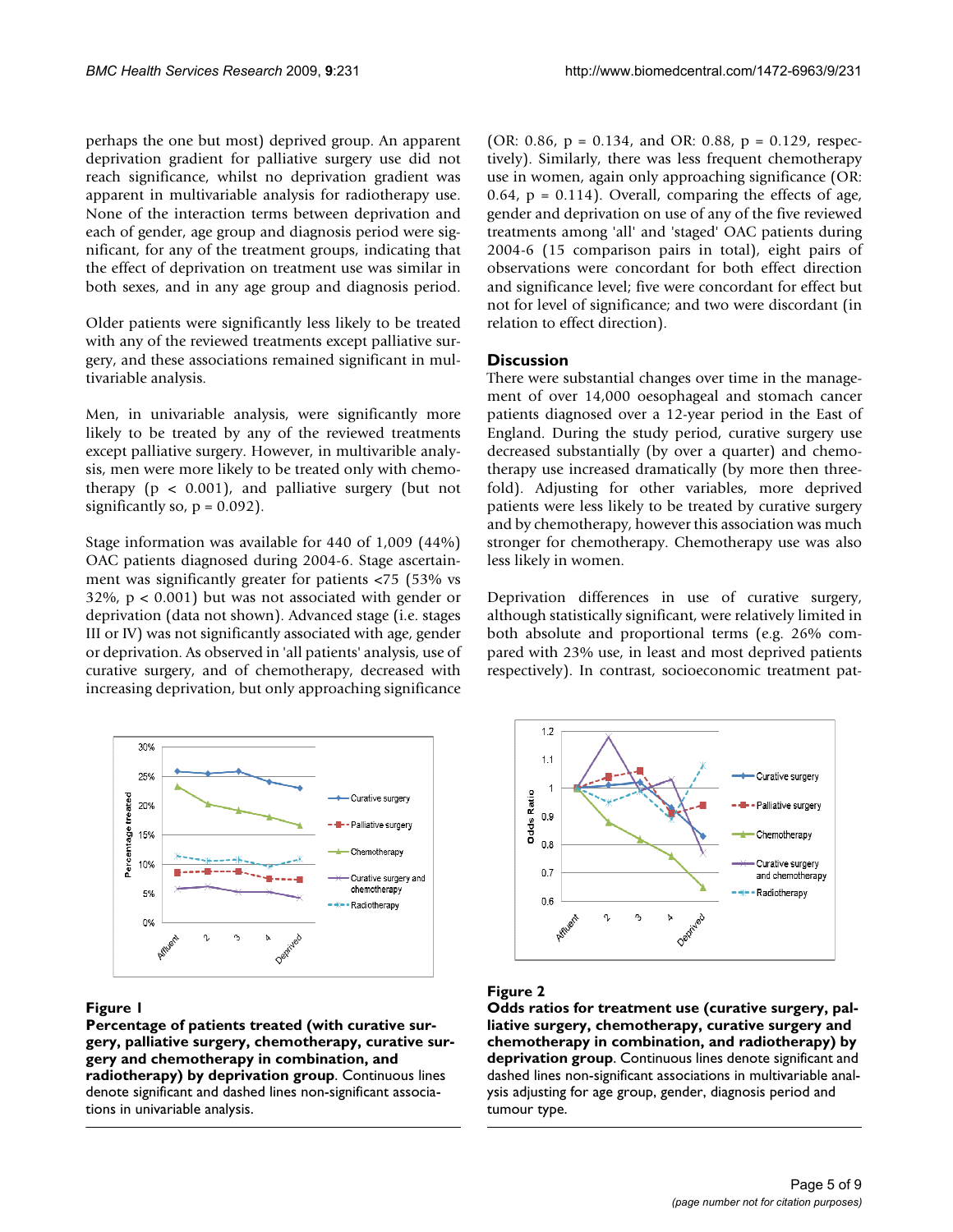terning was much stronger for chemotherapy use (e.g. 23% compared with 17% use, in least and most deprived patients respectively). Moreover, although the apparent effect of deprivation status on frequency of chemotherapy use was linear, no such consistent effect was observed for curative surgery use. These observations mean that data limitations (described below) could at least in theory be responsible for the observed socioeconomic difference in use of curative surgery. However, given the substantial effect size of deprivation status on use of chemotherapy, as well as its apparent linear effect, this is less likely to be the case for the observed socioeconomic variation in chemotherapy use, which is more likely to be genuine.

The main strengths of our study are its population-based basis and the fact that it covers a substantial time period and very large number of patients.

The main and most important limitation of our analysis is the lack of information on stage at diagnosis for the great majority of the patients. Population-based survival estimates for oesophageal and stomach cancers have remained poor and changed very little during the study period[6-9]. This would strongly suggest a stable over time distribution of stage among incident cases, that could not account for the observed substantial reduction over time in use of surgery and the dramatic increase in use of chemotherapy. However, lack of stage information poses certain interpretation challenges in relation to the observed socioeconomic differences in use. Several non-UK studies suggest that lower socioeconomic status individuals may have more advanced diagnosis stage[28,29]. This limitation has to be seen in the context of the population-based nature and size of the dataset, and the study period: There is very limited availability of stage information for upper gastrointestinal cancers in populationbased datasets covering the same period in England, although this weakness in cancer registration systems is now being rapidly addressed. No significant association between deprivation and stage at presentation was observed among the subgroup of OAC patients for whom stage information was available, but this finding may simply reflect lack of power to detect a significant association, and is best considered as inconclusive. Nevertheless, if more deprived patients in this dataset were presenting at relatively more advanced stage, one could have expected an association between increasing deprivation and increasing use of palliative surgery. No such significant trend was observed, in fact, there was an apparent trend in the opposite direction, which however did not reach significance. Therefore, even if they existed, potential deprivation group differences in stage at presentation are unlikely to fully explain the observed socioeconomic gradients in use of curative surgery and chemotherapy. Previous research also indicates that survival inequalities cannot be fully explained by socioeconomic differences in stage[13,14]. These interpretation challenges should be addressed by further research.

Another limitation is the lack of information on patients' co-morbidity status, which may vary between different oesophago-gastric cancers,[30] and deprivation groups. However, if more deprived patients had a greater co-morbidity burden, one could again expect this to have mainly influenced surgical treatment use (because of the greater anaesthetic risk of patients with higher co-morbidity burden). In contrast, socioeconomic inequalities in both the use of surgery and the use of chemotherapy were observed (and as noted above, socioeconomic variation in use was greater for chemotherapy). These observations would indicate that potential socioeconomic differences in comorbidity status are unlikely to fully explain the observed deprivation differences in treatment use.

Furthermore, we could not examine whether chemotherapy or radiotherapy were used with a palliative or curative intent. However, the observed increase in combined use of curative surgery and chemotherapy suggests that most of the increase over time in chemotherapy use could be expected to have been in an adjuvant context - although pre-operative chemotherapy will not have actually been followed up by actual surgery in all patients, because of inadequate response.

Treatment status information might have been incomplete (or inaccurate) for some patients - particularly in relation to palliative interventions. However, this would have only introduced non-differential error, and should have not therefore biased the observed findings in relation to socioeconomic or gender variation (or its lack). Such an assumption is both logical and supported by empirical evidence from other 'routine data' sources[31]. Similarly, it is possible that changes during the study period in data quality (including in the degree of treatment status ascertainment) may at least in part be responsible for some of the observed findings. However, there has been a high degree of consistency over time in cancer registration systems used in the UK, where cancer registration has been established over a number of decades. In addition, potential improvements in capturing treatment status could have perhaps explained the observed increase in chemotherapy use but are very unlikely to be responsible for the observed decrease in use of curative surgery. Furthermore, any changes over time in treatment status ascertainment would have been non-differential between patients of different gender and socioeconomic groups, [31] and cannot therefore be responsible for the observed gender and socioeconomic differences in use. For these three reasons, we believe that potential secular changes in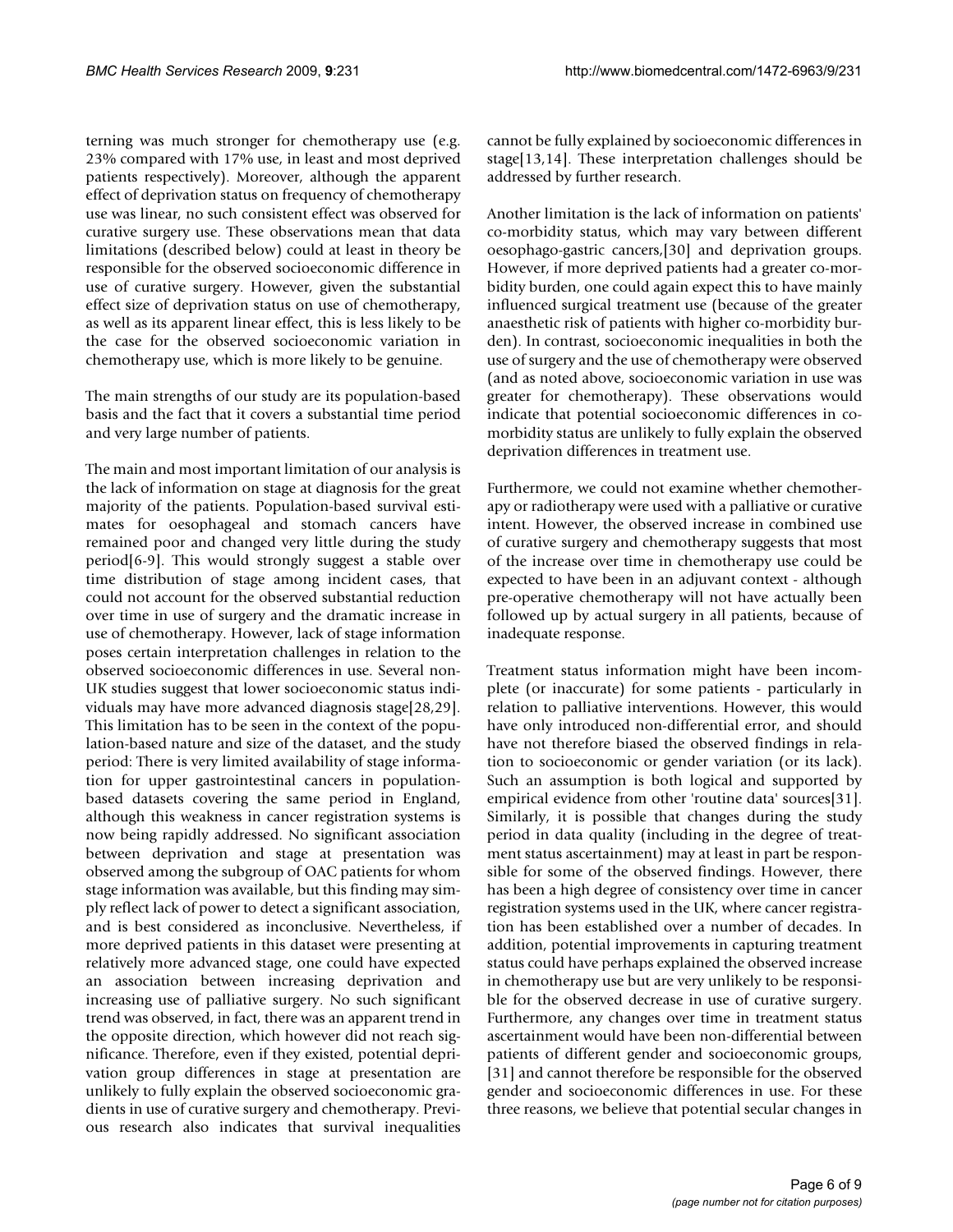data quality are unlikely to be responsible for the observed findings.

We could not examine treatment use beyond six months from diagnosis - however, given the poor prognosis of oesophagogastric cancer, for most patients, treatments that would have been administered beyond that period are likely to have been palliative. Information about whether patients were treated in private hospitals (for all or part of their care) would have been useful. We had no information about other aspects of treatment quality (for example: chemotherapy or radiotherapy dose and regime; treatment timeliness after diagnosis; and adequacy of surgical excision). Information about other quality of care aspects would have made the analysis more informative.

The observed decrease over time in use of curative surgery is consistent with similar trends reported in two recent national studies (which however also included OSCC in analysis)[2,32]. More specifically, an England and Wales audit including information about over 105,000 patients indicated that 'cancer surgery' use in oesophagogastric cancer decreased by nearly a third (from 28% to 20%) between 1998 and 2005,[2] similar to our own findings. Comparing our findings with this study, although we defined tumour categories differently, we also found curative surgery rates being highest for patients with junctional and stomach adenocarcinomas, and relatively lower for OAC patients. Similarly, in Ireland, there was a nearly two-fold reduction in curative surgery use between patients diagnosed in 2000-1 compared with 1994-6[29]. These findings may reflect improved patient selection because of better staging, either by endoscopic ultrasound, and/or CT and PET scanning[2,29].

Previous reports indicate a near doubling in use of 'either chemotherapy or radiotherapy' between 1998 and 2005, from 18% to 34%, without further dis-aggregation of this figure into chemotherapy and radiotherapy[2]. Our findings strongly indicate that the greatest rise in use of nonsurgical treatments for (non-OSCC) gastro-oesophageal tumours relates to chemotherapy, probably reflecting increasing peri-operative use in patients judged suitable for curative surgery,[3,4] as also directly observed in our study, with increasing trends in the combined use of chemotherapy and curative surgery.

The findings would support the hypothesis that socioeconomic differences in treatment use may be at least partly responsible for survival inequalities among men with oesophageal and stomach cancer, and, in relation to curative surgery, they are consistent with those from a population-based study in The Netherlands[33].

Deprivation differences in curative surgery and in chemotherapy use were present in both men and women. This provides no insights into reasons for the previously reported better survival in most deprived women with gastric cancer,[7] although potential differences in stage at presentation between the two genders may be responsible. Most of the observed gender differences in treatment use did not persist once the effect of other variables was adjusted for in multivariable analysis, most likely reflecting the fact that women patients were on average older than men. Nevertheless, the observed lower chemotherapy use in women, which persisted even in multivariable analysis adjusting, among other variables, for age, is surprising. As there were no significant gender differences in use of both chemotherapy and curative surgery, the observed differences might principally relate to use of chemotherapy with a palliative intent, however, this hypothesis would require further research.

# **Conclusions**

Using East of England cancer registration data on the management of oesophago-gastric cancer (other than OSCC) during 1995-2006, we found that curative surgery use decreased and chemotherapy use increased, reflecting improvements in overall quality and appropriateness of care. However, use of chemotherapy, in particular, was less likely in more deprived patients and women. Further research should aim to explore the potential influence of differences in stage at diagnosis and in co-morbidity status on variation in treatment use. It should also encompass other aspects of healthcare quality, for example treatment timeliness.

# **Competing interests**

The authors declare that they have no competing interests.

# **Authors' contributions**

GL conceived the original idea for the study, with contributions form all other authors. JB and CG analysed data, and JB, DG and KW collected and quality assured them. MR provided clinical advice and commentary on the methods and on interpretation. All authors interpreted data and have read and approved the final manuscript.

# **Additional material**

# **Additional file 1**

*Table S1. Proportion of patients treated by treatment group, by diagnosis period or other basic characteristic, 1995-2006 (n = 14,077).* Click here for file [\[http://www.biomedcentral.com/content/supplementary/1472-](http://www.biomedcentral.com/content/supplementary/1472-6963-9-231-S1.DOC) 6963-9-231-S1.DOC]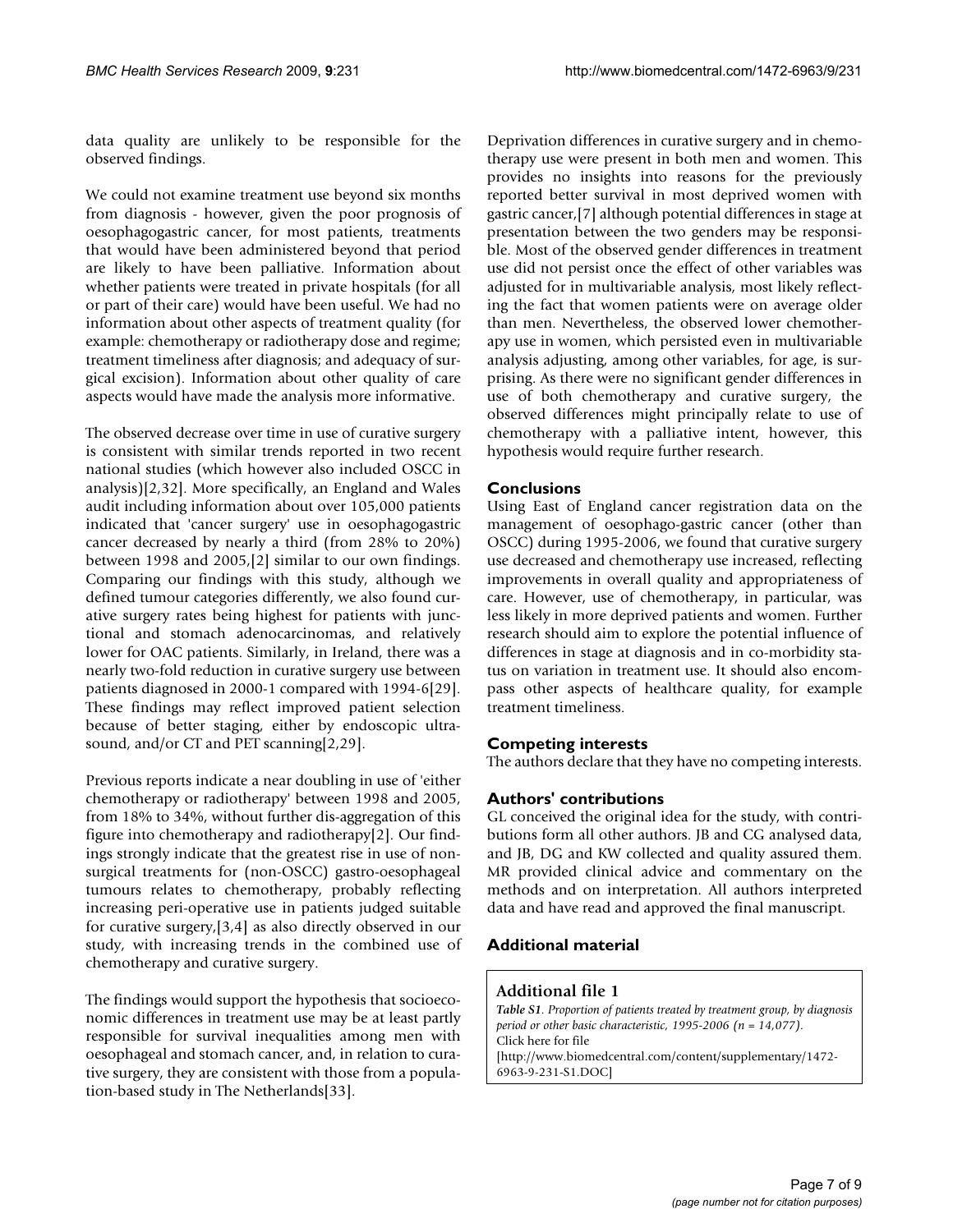## **Additional file 2**

*Table S2. Probability of treatment use by treatment group, 1995-2006 (n = 14,077). Logistic regression models adjusting for gender, age group, deprivation group, diagnosis period and tumour type.*

Click here for file

[\[http://www.biomedcentral.com/content/supplementary/1472-](http://www.biomedcentral.com/content/supplementary/1472-6963-9-231-S2.DOC) 6963-9-231-S2.DOC]

### **Acknowledgements**

We would wish to acknowledge the work of staff of the Eastern Cancer Registration and Information Centre (ECRIC). We would also wish to thank Dr Clement Brown, Medical Director, Eastern Cancer Registration and Information Centre (ECRIC), for his work relating to staging of OAC cases. The work in part relates to part-fulfilment (dissertation) of the MPhil in Epidemiology course of the Department of Public Health and Primary Care, University of Cambridge, by C Gajperia, who was a beneficiary of Cancer Research UK studentship scheme endowed to the Department. No other external support or funding was received for the conduct of this study. As was the case in this study, cancer registries in the UK have policies that permit the release of anonymised (non-identifiable) data to researchers, with the aim of generating evidence that can be of use to improving patient care. More information about the regulatory environment underpinning the function of UK Cancer Registries can be found at the UK Association of Cancer Registries website<http://82.110.76.19/>.

#### **References**

- 1. Westlake S: **Report: Cancer incidence and mortality in the United Kingdom and constituent countries, 2003-05.** *Office for National Statistics. Health Statistics Quarterly* 2008, **40:**91-7 [[http://](http://www.statistics.gov.uk/downloads/theme_health/HSQ40CancerUK2003-05.pdf) [www.statistics.gov.uk/downloads/theme\\_health/](http://www.statistics.gov.uk/downloads/theme_health/HSQ40CancerUK2003-05.pdf) [HSQ40CancerUK2003-05.pdf](http://www.statistics.gov.uk/downloads/theme_health/HSQ40CancerUK2003-05.pdf)]. (accessed December 2009)
- 2. National Oesophago-Gastric Cancer Audit: **An audit of the care received by people with Oesophago-Gastric Cancer in England and Wales.** *First Annual Report 2008. The Information Centre.* [[http://www.ic.nhs.uk/webfiles/ServiceN](http://www.ic.nhs.uk/webfiles/Services/NCASP/Cancer/New%20web%20documents%20(OG)/28010208-NHSIC-OGAuditReport-FV-HR.pdf) [Snw%20web%20documents%20\(OG\)/28010208-NHSIOGAud](http://www.ic.nhs.uk/webfiles/Services/NCASP/Cancer/New%20web%20documents%20(OG)/28010208-NHSIC-OGAuditReport-FV-HR.pdf)[itReport-FV-HR.pdf\]](http://www.ic.nhs.uk/webfiles/Services/NCASP/Cancer/New%20web%20documents%20(OG)/28010208-NHSIC-OGAuditReport-FV-HR.pdf). (accessed December 2009)
- 3. Medical Research Council Oesophageal Cancer Working Group: **[Surgical resection with or without preoperative chemother](http://www.ncbi.nlm.nih.gov/entrez/query.fcgi?cmd=Retrieve&db=PubMed&dopt=Abstract&list_uids=12049861)[apy in oesophageal cancer: randomised controlled trial.](http://www.ncbi.nlm.nih.gov/entrez/query.fcgi?cmd=Retrieve&db=PubMed&dopt=Abstract&list_uids=12049861)** *Lancet* 2002, **359(9319):**1727-33.
- 4. Cunningham D, Allum WH, Stenning SP, Thompson JN, Velde CJ Van de, Nicolson M, Scarffe JH, Lofts FJ, Falk SJ, Iveson TJ, Smith DB, Langley RE, Verma M, Weeden S, Chua YJ, MAGIC Trial Participants: **[Perioperative chemotherapy versus surgery alone for](http://www.ncbi.nlm.nih.gov/entrez/query.fcgi?cmd=Retrieve&db=PubMed&dopt=Abstract&list_uids=16822992) [resectable gastroesophageal cancer.](http://www.ncbi.nlm.nih.gov/entrez/query.fcgi?cmd=Retrieve&db=PubMed&dopt=Abstract&list_uids=16822992)** *N Engl J Med* 2006, **355(1):**11-20.
- 5. Stephens MR, Blackshaw GR, Lewis WG, Edwards P, Barry JD, Hopper NA, Allison MC: **[Influence of socio-economic deprivation](http://www.ncbi.nlm.nih.gov/entrez/query.fcgi?cmd=Retrieve&db=PubMed&dopt=Abstract&list_uids=16334445) [on outcomes for patients diagnosed with gastric cancer.](http://www.ncbi.nlm.nih.gov/entrez/query.fcgi?cmd=Retrieve&db=PubMed&dopt=Abstract&list_uids=16334445)** *Scand J Gastroenterol* 2005, **40:**1351-7.
- 6. Rachet B, Maringe C, Nur U, Quaresma M, Shah A, Woods LM, Ellis L, Walters S, Forman D, Steward J, Coleman MP: **[Population-based](http://www.ncbi.nlm.nih.gov/entrez/query.fcgi?cmd=Retrieve&db=PubMed&dopt=Abstract&list_uids=19303813) [cancer survival trends in England and Wales up to 2007: an](http://www.ncbi.nlm.nih.gov/entrez/query.fcgi?cmd=Retrieve&db=PubMed&dopt=Abstract&list_uids=19303813) [assessment of the NHS cancer plan for England.](http://www.ncbi.nlm.nih.gov/entrez/query.fcgi?cmd=Retrieve&db=PubMed&dopt=Abstract&list_uids=19303813)** *Lancet Oncol* 2009, **10:**351-69.
- 7. Mitry E, Rachet B, Quinn MJ, Cooper N, Coleman MP: **[Survival](http://www.ncbi.nlm.nih.gov/entrez/query.fcgi?cmd=Retrieve&db=PubMed&dopt=Abstract&list_uids=18813246) [from cancer of the stomach in England and Wales up to](http://www.ncbi.nlm.nih.gov/entrez/query.fcgi?cmd=Retrieve&db=PubMed&dopt=Abstract&list_uids=18813246) [2001.](http://www.ncbi.nlm.nih.gov/entrez/query.fcgi?cmd=Retrieve&db=PubMed&dopt=Abstract&list_uids=18813246)** *Br J Cancer* 2008, **99(Suppl 1):**S16-8.
- 8. Mitry E, Rachet B, Quinn MJ, Cooper N, Coleman MP: **[Survival](http://www.ncbi.nlm.nih.gov/entrez/query.fcgi?cmd=Retrieve&db=PubMed&dopt=Abstract&list_uids=18813240) [from cancer of the oesophagus in England and Wales up to](http://www.ncbi.nlm.nih.gov/entrez/query.fcgi?cmd=Retrieve&db=PubMed&dopt=Abstract&list_uids=18813240) [2001.](http://www.ncbi.nlm.nih.gov/entrez/query.fcgi?cmd=Retrieve&db=PubMed&dopt=Abstract&list_uids=18813240)** *Br J Cancer* 2008, **99(Suppl 1):**S11-3.
- 9. Newnham A, Quinn MJ, Babb P, Kang JY, Majeed A: **[Trends in](http://www.ncbi.nlm.nih.gov/entrez/query.fcgi?cmd=Retrieve&db=PubMed&dopt=Abstract&list_uids=12641514) [oesophageal and gastric cancer incidence, mortality and sur](http://www.ncbi.nlm.nih.gov/entrez/query.fcgi?cmd=Retrieve&db=PubMed&dopt=Abstract&list_uids=12641514)[vival in England and Wales 1971-1998/1999.](http://www.ncbi.nlm.nih.gov/entrez/query.fcgi?cmd=Retrieve&db=PubMed&dopt=Abstract&list_uids=12641514)** *Aliment Pharmacol Ther* 2003, **17(5):**655-64.
- 10. Trivers KF, De Roos AJ, Gammon MD, Vaughan TL, Risch HA, Olshan AF, Schoenberg JB, Mayne ST, Dubrow R, Stanford JL, Abrahamson P, Rotterdam H, West AB, Fraumeni JF, Chow WH: **[Demographic](http://www.ncbi.nlm.nih.gov/entrez/query.fcgi?cmd=Retrieve&db=PubMed&dopt=Abstract&list_uids=15765441) [and lifestyle predictors of survival in patients with esopha](http://www.ncbi.nlm.nih.gov/entrez/query.fcgi?cmd=Retrieve&db=PubMed&dopt=Abstract&list_uids=15765441)[geal or gastric cancers.](http://www.ncbi.nlm.nih.gov/entrez/query.fcgi?cmd=Retrieve&db=PubMed&dopt=Abstract&list_uids=15765441)** *Clin Gastroenterol Hepatol* 2005, **3(3):**225-30.
- 11. Lyratzopoulos G, West CR, Williams EM: **[Socioeconomic varia](http://www.ncbi.nlm.nih.gov/entrez/query.fcgi?cmd=Retrieve&db=PubMed&dopt=Abstract&list_uids=12942112)[tion in colon cancer tumour factors associated with poorer](http://www.ncbi.nlm.nih.gov/entrez/query.fcgi?cmd=Retrieve&db=PubMed&dopt=Abstract&list_uids=12942112) [prognosis.](http://www.ncbi.nlm.nih.gov/entrez/query.fcgi?cmd=Retrieve&db=PubMed&dopt=Abstract&list_uids=12942112)** *Br J Cancer* 2003, **89(5):**828-30.
- 12. Lyratzopoulos G, Sheridan GF, Michie HR, McElduff P, Hobbiss JH: **[Absence of socioeconomic variation in survival from color](http://www.ncbi.nlm.nih.gov/entrez/query.fcgi?cmd=Retrieve&db=PubMed&dopt=Abstract&list_uids=15521945)ectal cancer in patients receiving surgical treatment in one [health district: cohort study.](http://www.ncbi.nlm.nih.gov/entrez/query.fcgi?cmd=Retrieve&db=PubMed&dopt=Abstract&list_uids=15521945)** *Colorectal Dis* 2004, **6(6):**512-7.
- 13. Woods LM, Rachet B, Coleman MP: **[Origins of socio-economic](http://www.ncbi.nlm.nih.gov/entrez/query.fcgi?cmd=Retrieve&db=PubMed&dopt=Abstract&list_uids=16143594) [inequalities in cancer survival: a review.](http://www.ncbi.nlm.nih.gov/entrez/query.fcgi?cmd=Retrieve&db=PubMed&dopt=Abstract&list_uids=16143594)** *Ann Oncol* 2006, **17(1):**5-19.
- Brewster DH, Thomson CS, Hole DJ, Black RJ, Stroner PL, Gillis CR: **[Relation between socioeconomic status and tumour stage in](http://www.ncbi.nlm.nih.gov/entrez/query.fcgi?cmd=Retrieve&db=PubMed&dopt=Abstract&list_uids=11290637) patients with breast, colorectal, ovarian, and lung cancer: [results from four national, population based studies.](http://www.ncbi.nlm.nih.gov/entrez/query.fcgi?cmd=Retrieve&db=PubMed&dopt=Abstract&list_uids=11290637)** *BMJ* 2001, **322:**830-1.
- 15. Jeffreys M, Sarfati D, Stevanovic V, Tobias M, Lewis C, Pearce N, Blakely T: **[Socioeconomic Inequalities in Cancer Survival in](http://www.ncbi.nlm.nih.gov/entrez/query.fcgi?cmd=Retrieve&db=PubMed&dopt=Abstract&list_uids=19223561) [New Zealand:The Role of Extent of Disease at Diagnosis.](http://www.ncbi.nlm.nih.gov/entrez/query.fcgi?cmd=Retrieve&db=PubMed&dopt=Abstract&list_uids=19223561)** *Cancer Epidemiol Biomarkers Prev* 2009, **18:**915-21.
- 16. Battersby J, Flowers J, Harvey I: **[An alternative approach to quan](http://www.ncbi.nlm.nih.gov/entrez/query.fcgi?cmd=Retrieve&db=PubMed&dopt=Abstract&list_uids=15194729)[tifying and addressing inequity in healthcare provision:](http://www.ncbi.nlm.nih.gov/entrez/query.fcgi?cmd=Retrieve&db=PubMed&dopt=Abstract&list_uids=15194729) [access to surgery for lung cancer in the east of England.](http://www.ncbi.nlm.nih.gov/entrez/query.fcgi?cmd=Retrieve&db=PubMed&dopt=Abstract&list_uids=15194729)** *J Epidemiol Community Health* 2004, **58(7):**623-5.
- 17. Nur U, Rachet B, Parmar MK, Sydes MR, Cooper N, Lepage C, Northover JM, James R, Coleman MP, AXIS collaborators: **No socioeconomic inequalities in colorectal cancer survival within a randomised clinical trial.** *Br J Cancer* 2008, **2;99(11):**1923-8.
- 18. Morgan MA, Lewis WG, Chan DS, Burrows S, Stephens MR, Roberts SA, Havard TJ, Clark GW, Crosby TD: **[Influence of socio-eco](http://www.ncbi.nlm.nih.gov/entrez/query.fcgi?cmd=Retrieve&db=PubMed&dopt=Abstract&list_uids=17852847)[nomic deprivation on outcomes for patients diagnosed with](http://www.ncbi.nlm.nih.gov/entrez/query.fcgi?cmd=Retrieve&db=PubMed&dopt=Abstract&list_uids=17852847) [oesophageal cancer.](http://www.ncbi.nlm.nih.gov/entrez/query.fcgi?cmd=Retrieve&db=PubMed&dopt=Abstract&list_uids=17852847)** *Scand J Gastroenterol* 2007, **42(10):**1230-7.
- 19. Department of Health: **The NHS Cancer plan:a plan for investment, a plan for reform.** [\[http://www.dh.gov.uk/en/](http://www.dh.gov.uk/en/Publicationsandstatistics/Publications/PublicationsPolicyAndGuidance/DH_4009609) [PublicationsandstatisticPublicationPublicationsPolicyAndGuidancDH](http://www.dh.gov.uk/en/Publicationsandstatistics/Publications/PublicationsPolicyAndGuidance/DH_4009609) [\\_4009609](http://www.dh.gov.uk/en/Publicationsandstatistics/Publications/PublicationsPolicyAndGuidance/DH_4009609)]. (accessed December 2009)
- 20. Department of Health: **Cancer Reform Strategy.** [[http:www.dh.gov.uk/](http://www.dh.gov.uk/en/Publicationsandstatistics/Publications/PublicationsPolicyAndGuidance/DH_081006)
- [ePublicationsandstatisticPublicationPublicationsPolicyAndGuidancDH](http://www.dh.gov.uk/en/Publicationsandstatistics/Publications/PublicationsPolicyAndGuidance/DH_081006) [\\_081006](http://www.dh.gov.uk/en/Publicationsandstatistics/Publications/PublicationsPolicyAndGuidance/DH_081006)]. (accessed December 2009)
- 21. **UKACR Quality and Performance Indicators 2007: Final. Table 6** [[http://82.110.76.19/quality/](http://82.110.76.19/quality/UKACR%20report2009_final.xls) [UKACR%20report2009\\_final.xls\]](http://82.110.76.19/quality/UKACR%20report2009_final.xls). (accessed December 2009)
- 22. Botterweck AA, Schouten LJ, Volovics A, Dorant E, Brandt PA van Den: **[Trends in incidence of adenocarcinoma of the oesopha](http://www.ncbi.nlm.nih.gov/entrez/query.fcgi?cmd=Retrieve&db=PubMed&dopt=Abstract&list_uids=10922340)[gus and gastric cardia in ten European countries.](http://www.ncbi.nlm.nih.gov/entrez/query.fcgi?cmd=Retrieve&db=PubMed&dopt=Abstract&list_uids=10922340)** *Int J Epidemiol* 2000, **29(4):**645-54.
- 23. Gajperia C, Barbiere J, Greenberg D, Wright K, Lyratzopoulos G: **[Recent incidence trends and socio-demographic features of](http://www.ncbi.nlm.nih.gov/entrez/query.fcgi?cmd=Retrieve&db=PubMed&dopt=Abstract&list_uids=19624549) oesophageal and gastric cancer types in an English region.** *Aliment Pharmacol Ther* 2009, **30(8):**873-80.
- 24. Communities and Local Government: **Indices of Deprivation 2007.** [\[http://www.communities.gov.uk/communities/neighbour](http://www.communities.gov.uk/communities/neighbourhoodrenewal/deprivation/deprivation07/) [hoodrenewal/deprivation/deprivation07/\]](http://www.communities.gov.uk/communities/neighbourhoodrenewal/deprivation/deprivation07/). (accessed December 2009)
- 25. Woods LM, Rachet B, Coleman MP: **[Choice of geographic unit](http://www.ncbi.nlm.nih.gov/entrez/query.fcgi?cmd=Retrieve&db=PubMed&dopt=Abstract&list_uids=15798765) [influences socioeconomic inequalities in breast cancer sur](http://www.ncbi.nlm.nih.gov/entrez/query.fcgi?cmd=Retrieve&db=PubMed&dopt=Abstract&list_uids=15798765)[vival.](http://www.ncbi.nlm.nih.gov/entrez/query.fcgi?cmd=Retrieve&db=PubMed&dopt=Abstract&list_uids=15798765)** *Br J Cancer* 2005, **92(7):**1279-82.
- 26. NHS Connecting for Health: **OPCS-4 Intervention Classification.** [[http://www.connectingforhealth.nhs.uk/systemsandservices/](http://www.connectingforhealth.nhs.uk/systemsandservices/data/clinicalcoding/codingstandards/opcs4) [data/clinicalcoding/codingstandards/opcs4](http://www.connectingforhealth.nhs.uk/systemsandservices/data/clinicalcoding/codingstandards/opcs4)]. (accessed December 2009)
- 27. Sobin LH, Wittekind Ch, editors: **International Union Against Cancer (UICC) TNM classification of malignant tumors.** 5th edition. New York: John Wiley & Sons, Inc; 1997.
- 28. Halpern MT, Ward EM, Pavluck AL, Schrag NM, Bian J, Chen AY: **[Association of insurance status and ethnicity with cancer](http://www.ncbi.nlm.nih.gov/entrez/query.fcgi?cmd=Retrieve&db=PubMed&dopt=Abstract&list_uids=18282806) stage at diagnosis for 12 cancer sites:a retrospective analysis.** *Lancet Oncol* 2008, **9(3):**222-31.
- 29. Clegg LX, Reichman ME, Miller BA, Hankey BF, Singh GK, Lin YD, Goodman MT, Lynch CF, Schwartz SM, Chen VW, Bernstein L,